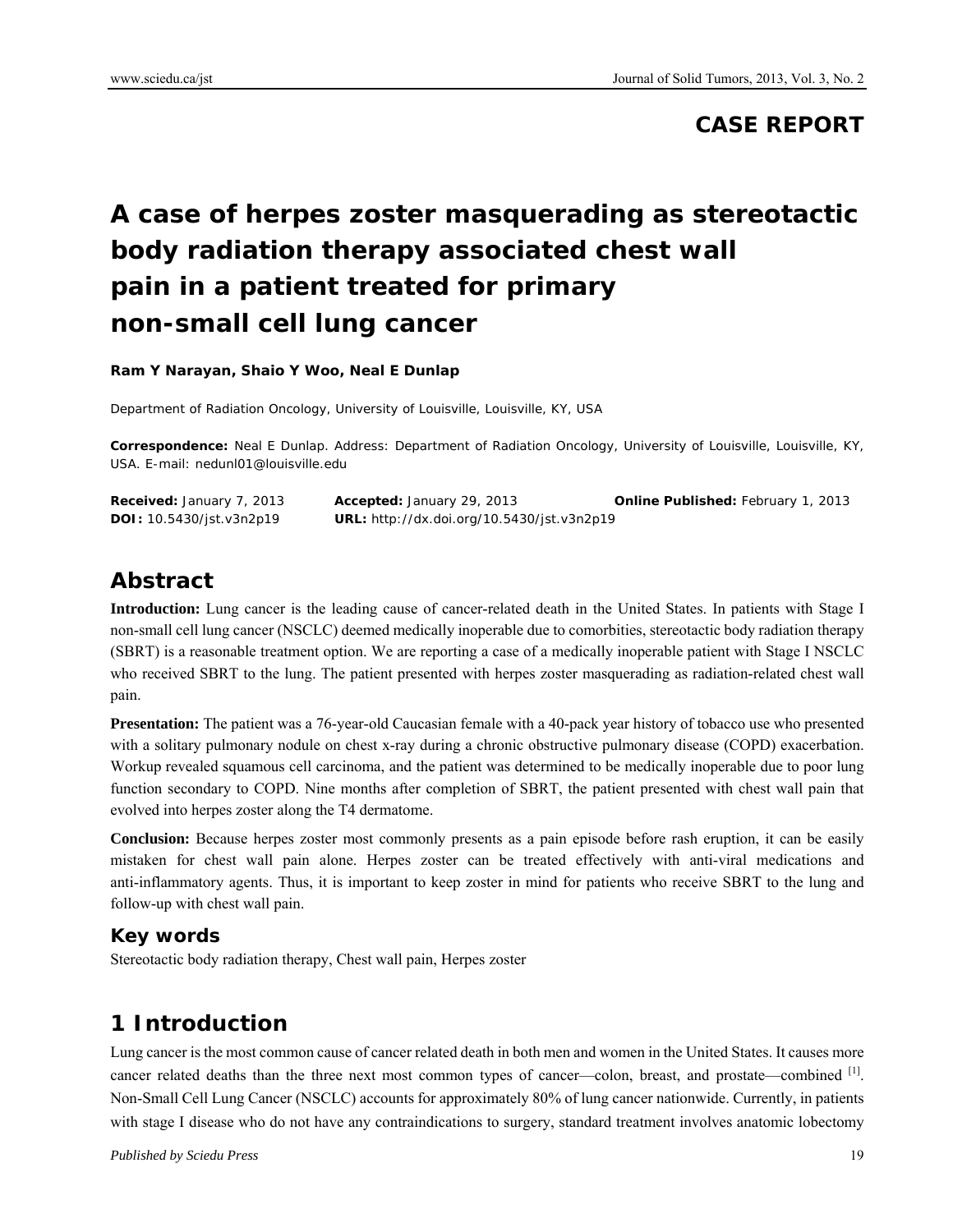with an expected five-year overall survival as high as  $60-70\%$  [4, 5]. In patients with contraindications to surgery [typically due to refusal of surgery or low pulmonary function due to long standing chronic obstructive pulmonary disease (COPD)], stereotactic body radiation therapy (SBRT) has become a common alternative treatment  $^{[6]}$ .

SBRT delivers hypofractionated high-dose radiation to a very specific target volume [6]. In early stage, inoperable NSCLC, local control rates have been reported up to 98% <sup>[6, 7]</sup>. Additionally, SBRT has been shown to cause low rates of treatment-related toxicity  $[8-14]$ . In the past, medically inoperable patients were often treated with primary conventional external radiation therapy. In medically inoperable patients with nonmetastatic clinical stage I NSCLC, reported 5-year survival rates with conventional external radiation therapy were as low as  $6-21\%$  [15-17]. In medically inoperable patients with Stage I NSCLC treated with SBRT, however, 3-year overall survival was reported as 55.8% <sup>[20]</sup>.

SBRT treats a more focused target area than conventional external radiation therapy. Thus, one of the benefits of SBRT is less toxicity to normal tissue due to the reduction of normal tissue receiving toxic radiation doses. Still, SBRT is not without its share of toxicities. In a paper by Hoyer and colleagues, patients treated with SBRT for limited stage NSCLC were followed in order to determine associated toxicities. The most frequent side effects in this patient population were chest wall pain, esophagitis, pneumothorax, dyspnea, mild nausea, and erythema [21]. Other studies have also reported chest wall pain along with an increased frequency of rib fractures  $[22-24]$ . Acute skin toxicity is also reported, which correlates with proximity of the lesion to the chest wall and subsequent total skin dose received in the treatment plan <sup>[26]</sup>.

Due to the relatively recent implementation of SBRT for medically inoperable early stage NSCLC patients, there is potential for other, previously unreported toxicites that are associated with this treatment. We are presenting a case of herpes zoster in the setting of SBRT in a patient with medically inoperable squamous cell carcinoma of the lung.

### **2 Case presentation**

#### **2.1 Presentation**

A 76-year-old female with a 40-pack year history of tobacco use was found to have a solitary pulmonary nodule on a chest x-ray during a COPD exacerbation. A CT scan of the chest demonstrated a  $4.0 \times 3.2$  cm left upper lobe lung mass near the 4th and 5th intercostal spaces. A subsequent positron emission tomography (PET)-CT was obtained which showed hypermetabolic activity within the mass with a maximum standard unit value (SUV) 12.2. There was no evidence of metastatic disease. A CT-guided percutaneous biopsy showed squamous cell carcinoma (SCC). The patient was evaluated in a multidisciplinary setting and determined not to be a surgical candidate due to a forced expiratory velocity in 1 second (FEV1) <30% and the necessity for continuous oxygen supplementation of 2-3 liters. The decision was made to treat the patient with SBRT.

#### **2.2 Treatment**

The patient underwent four-dimensional CT (4DCT) to determine tumor respiratory motion for treatment planning. An internal target volume (ITV) of 14cc was delineated and an additional 5mm was placed around the volume circumferentially to create a planning target volume (PTV). A total dose of 5,400cGy was delivered in 3 fractions over 7 days using volumetric modulated arc therapy (VMAT) technique. Care was taken to minimize dose to the chest wall using a dose constraint of 30cc of the chest wall receiving ≤3,000cGy (See Figure 1). The dose volume histogram (DVH) for the chest wall was acceptable with 14cc receiving 3,000cGy. Daily cone beam CT (CBCT) was used to align the patient on a daily basis.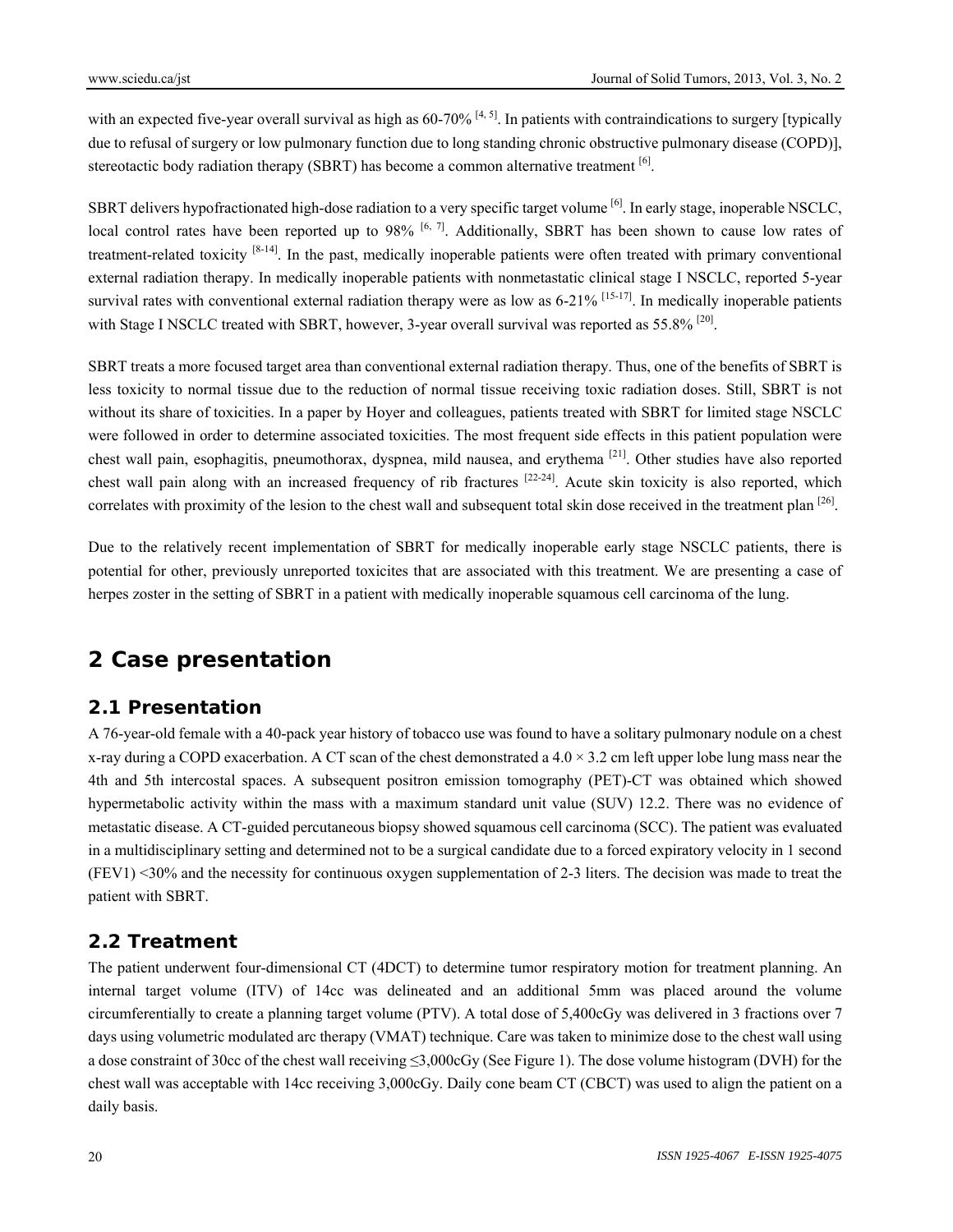

**Figure 1.** Treatment Plan and DVH (top right) for the patient who developed shingles after receiving SBRT to the lung

#### **2.3 Toxicity**

Approximately 9 months after the completion of SBRT treatment, the patient presented to her medical oncologist with the complaint of pain in the left scapular region. The patient was started on narcotic analgesics with some improvement. Approximately 10 days after the initial pain, the patient developed a vesicular rash along the left T3-T4 dermatome (see Figure 2). The rash was clinically described as herpes zoster. The patient was started on acyclovir and anti-inflammatory agents. Within 30 days the patient's symptoms and rash improved. Twelve months after treatment, the pain was minimal and controlled with over the counter analgesics.



**Figure 2.** The patient is shown with the classical T3-T4 dermatomal vesicular rash often seen with shingles. The location of the rash corresponds to the adjacent dermatome of the treated lung tumor.

### **3 Discussion**

*Published by Sciedu Press* 21 SBRT is a treatment option for medically inoperable patients with early stage NSCLC. Recent prospective data has shown primary tumor control rates of 97.6%, local control rates of 90.6% and 3 year overall survival of 55.8%, with a modest toxicity profile [20]. The most common toxicities associated with SBRT in this patient population include skin toxicity and chest wall pain. Chest wall pain occurs in approximately 30% of patients treated with SBRT at a median time of 7 months <sup>[22]</sup>. We have observed a case of herpes zoster in a patient with NSCLC treated with SBRT that was initially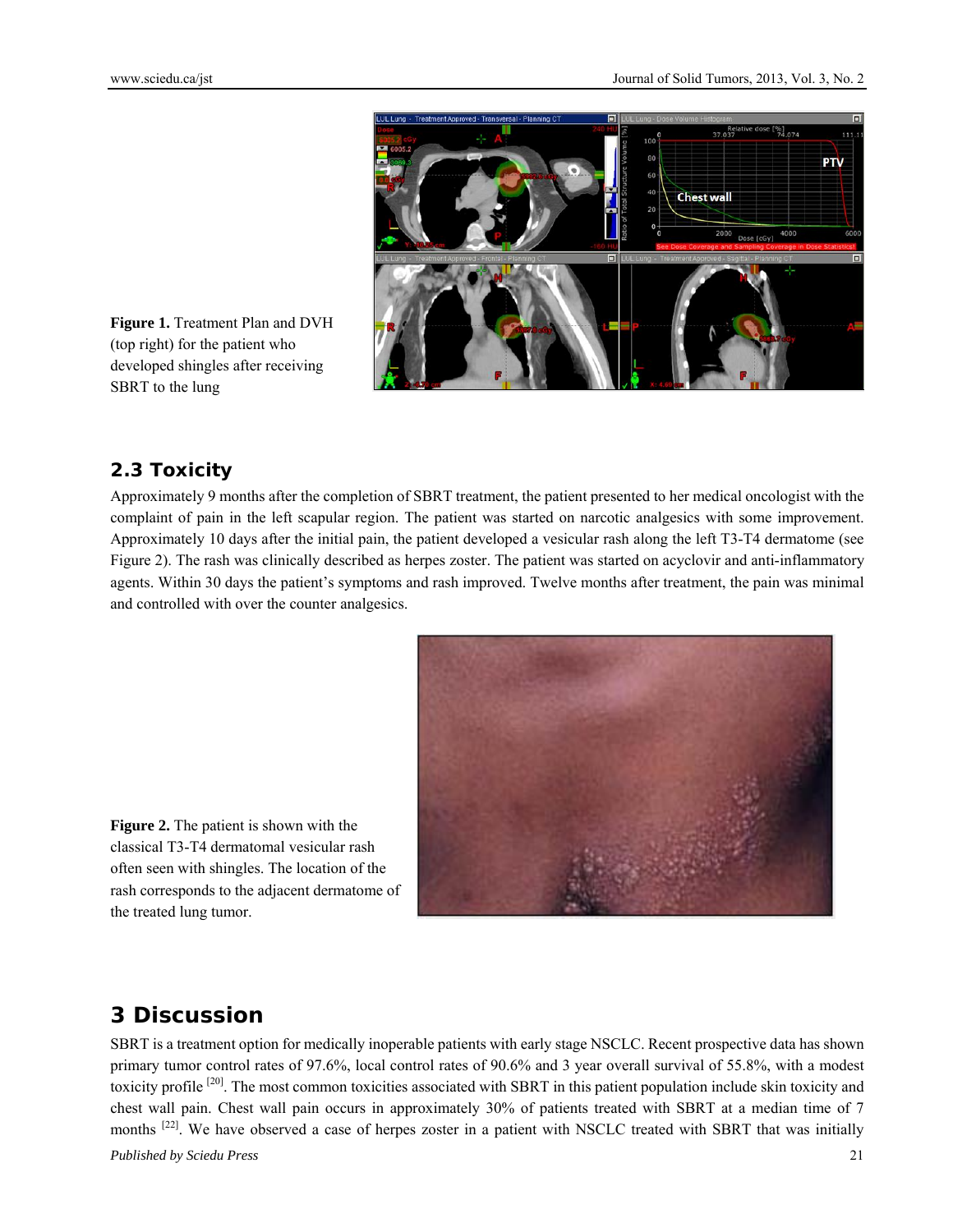believed to be SBRT-related chest wall pain. In an extensive search of the literature on PubMed, we have not found any similar case reports.

Published studies have highlighted the increased risk of herpes zoster infection in cancer patients [27]. One study published by Dunst and colleagues examined the risk of herpes zoster infection in breast cancer patients receiving adjuvant conventional radiation therapy. They concluded that those patients were at a 3- to 5-fold higher risk of developing the infection when compared to the general population  $[28]$ . Additional reports from the United Kingdom show an increased risk of herpes zoster within the local radiation field treatment with combined modality therapy for small cell carcinoma of the lung <sup>[29]</sup>. Until now, however, we do not believe there have any reports of shingles following SBRT in a patient with NSCLC.

The relationship of local radiation therapy and herpes zoster has not yet established. Determining a cause and effect relationship is complicated by the high incidence of herpes zoster in an older population within the thorax. A normal age-related decrease in cell-mediated immunity increases the risk for reactivation. Cellular stress response and immune response, specifically heat shock response, has been implicated in the mechanism of herpes simplex virus (HSV) reactivation <sup>[30]</sup>. Recent studies have demonstrated that radiation can play a pivotal role in stimulating the immune response by causing an elevation in circulating serum heat shock proteins [31]. The relationship between the heat shock response and radiation may be one explanation for HSV reactivation.

Herpes zoster infection is a seemingly uncommon yet may occur in conjunction with SBRT treatment for lung cancer. Practitioners should keep this presentation in mind when following up with patients treated with SBRT, especially with chest wall pain in a dermatomal distribution. The classic presentation of shingles involves pain followed by a vesicular rash in a dermatomal distribution. Because chest wall pain is a more common side effect associated with SBRT, a patient presenting during the initial pain period may be initially treated with narcotic analgesics alone, as was the case with our patient. A closer follow-up is indicated, however, because of the potential for underlying shingles and subsequent rash eruption. Once identified, shingles can be easily treated with acyclovir and anti-inflammatory agents. Therefore it is important to consider shingles on the differential diagnosis for medically inoperable early stage NSCLC patients presenting with pain after receiving SBRT to the lung.

### **Conflict of interests**

The authors declare that they have no conflict of interests.

## **References**

- [1] American Lung Association [Internet]. Available from: http://www.lung.org/lung-disease/lung-cancer/resources/facts-figures/lung-cancer-fact-sheet.html (21 Dec 2012, date last accessed).
- [2] Cancer Care [Internet]. Available from: http://www.lungcancer.org/reading/types.php (21 Dec 2012, date last accessed).
- [3] National Cancer Institute [Internet]. Available from: http://www.cancer.gov/cancertopics/pdq/treatment/non-small-cell-lung/Patient/page4 (21 Dec 2012, date last accessed).
- [4] Ginsberg RJ and Rubinstein LV. Randomized trial of lobectomy versus limited resection for T1N0 non-small cell lung cancer. Ann Thoracic Oncol. 1995; 60: 615-623. http://dx.doi.org/10.1016/0003-4975(95)00537-U
- [5] Swanson SJ, Herndon JE, D'Amico TA, Demmy TL, et al. Video-assisted thoracic surgery lobectomy: report of CALGB 39802-A prospective, multi-institutional feasibility study. JCO. 2007; 25: 4993-4997. PMid:17971599 http://dx.doi.org/10.1200/JCO.2007.12.6649
- [6] Potters L, Steinberg M, Rose C, Timmerman R, Ryu S, Hevezi JM, et al. American Society for Therapeutic Radiology and Oncology and American College of Radiology practice guidelines for the performance of stereotactic body radiation therapy. Int J Radiat Oncol Biol Phys. 2004; 60: 1026-1032. PMid:15519771 http://dx.doi.org/10.1016/j.ijrobp.2004.07.701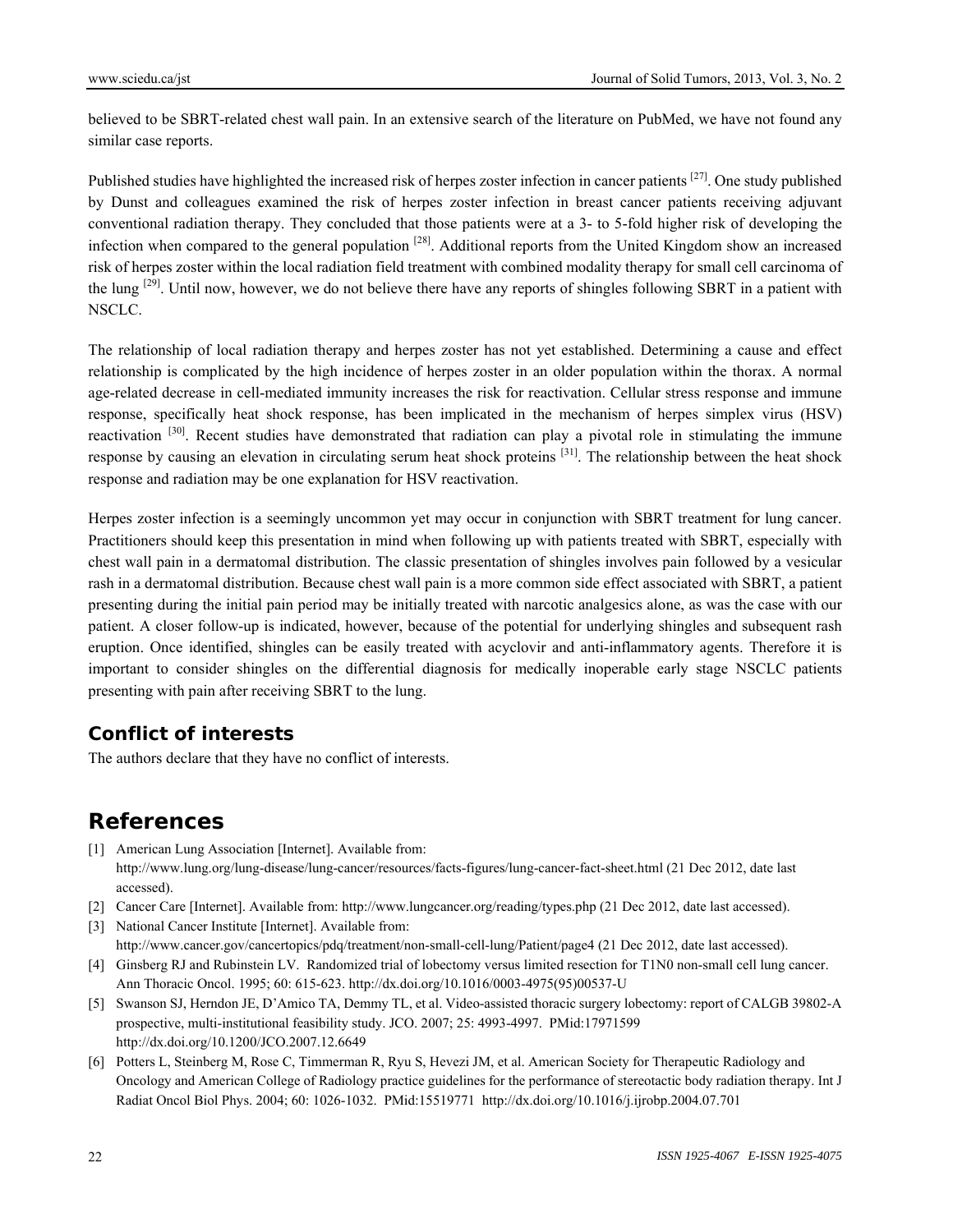- [7] Fakiris AJ, McGarry RC, Yiannoutsos CT, Papiez L, Williams M, and Henderson MA, et al. Stereotactic body radiation therapy for early-stage non-small-cell lung carcinoma: four-year results of a prospective phase II study. Int J Radiat Oncol Biol Phys. 2009; 75: 677-682. PMid:19251380 http://dx.doi.org/10.1016/j.ijrobp.2008.11.042
- [8] Nagata Y, Takayama K, Matsuo Y, Norihisa Y, Mizowaki T, Sakamoto T, et al. Clinical outcomes of a phase I/II study of 48 Gy of stereotactic body radiotherapy in 4 fractions for primary lung cancer using a stereotactic body frame. Int J Radiat Oncol Biol Phys. 2005; 63: 1427-1431. PMid:16169670 http://dx.doi.org/10.1016/j.ijrobp.2005.05.034
- [9] Baumann P, Nyman J, Lax I, Friesland S, Hoyer M, Ericsson SR, et al. Factors important for efficacy of stereotactic body radiotherapy of medically inoperable stage I lung cancer. A retrospective analysis of patients treated in the Nordic countries. Acta Oncol. 2006; 45: 787-795. PMid:16982541 http://dx.doi.org/10.1080/02841860600904862
- [10] Fritz P, Kraus HJ, Muhlnickel W, Hammer U, Dolken W, Engel-Riedel W, et al. Stereotactic, single-dose irradiation of stage I non-small cell lung cancer and lung metastases. Radiat Oncol. 2006; 1: 30. PMid:16919172 http://dx.doi.org/10.1186/1748-717X-1-30
- [11] Onimaru R, Shirato H, Shimizu S, Kitamura K, Xu B, Fukumoto S, et al. Tolerance of organs at risk in small-volume, hypofractionated, image-guided radiotherapy for primary and metastatic lung cancer. Int J Radiat Oncol Biol Phys. 2003; 56: 126-135. http://dx.doi.org/10.1016/S0360-3016(03)00095-6
- [12] Onishi H, Shirato H, Nagata Y, Hiraoka M, Fujino M, Gomi K, et al. Hypofractionated stereotactic radiotherapy (HypoFXSRT) for stage I non-small cell lung cancer: updated results of 257 patients in a Japanese multi-institutional study. J Thorac Oncol. 2007; 2: S94-S100. PMid:17603311 http://dx.doi.org/10.1097/JTO.0b013e318074de34
- [13] Timmerman R, McGarry R, Yiannoutsos C, Papiez L, Tudor K, DeLuca J, et al. Excessive toxicity when treating central tumors in a Phase II study of stereotactic body radiation therapy for medically inoperable early-stage lung cancer. J Clin Oncol. 2006; 24: 4833-4839. PMid:17050868 http://dx.doi.org/10.1200/JCO.2006.07.5937
- [14] Wulf J, Haedinger U, Oppitz U, Thiele W, Mueller G, Flentje M. Stereotactic radiotherapy for primary lung cancer and pulmonary metastases: a noninvasive treatment approach in medically inoperable patients. Int J Radiat Oncol Biol Phys. 2004; 60: 186-196. PMid:15337555 http://dx.doi.org/10.1016/j.ijrobp.2004.02.060
- [15] Xia T, Li H, Sun Q, Wang Y, Fan N, Yu Y, et al. Promising clinical outcome of stereotactic body radiation therapy for patients with inoperable stage I/II non-small-cell lung cancer. Int J Radiat Oncol Biol Phys. 2006; 66: 117-125. PMid:16765528 http://dx.doi.org/10.1016/j.ijrobp.2006.04.013
- [16] Haffty BG, Goldberg NB, Gerstley J, Fischer DB, Peschel RE. Results of radical radiation therapy in clinical stage I, technically inoperable non-small-cell lung cancer. Int J Radiat Oncol Biol Phys. 1988; 15: 69-73. http://dx.doi.org/10.1016/0360-3016(88)90348-3
- [17] Kaskowitz L, Graham MV, Emami B, Halverson KJ, Rush C. Radiation therapy alone for stage I non-small-cell lung cancer. Int J Radiat Oncol Biol Phys. 1993; 27: 517-523. http://dx.doi.org/10.1016/0360-3016(93)90374-5
- [18] Krol AD, Aussems P, Noordijk EM, Hermans J, Leer JW. Local irradiation alone for peripheral stage I lung cancer: could we omit the elective regional nodal irradiation? Int J Radiat Oncol Biol Phys. 1996; 34: 297-302. http://dx.doi.org/10.1016/0360-3016(95)00227-8
- [19] Uematsu M, Shioda A, Suda A, Fukui T, Ozeki Y, Hama Y, et al. Computed tomography-guided frameless stereotactic radiotherapy for stage I non-small-cell lung cancer: a 5 year experience. Int J Radiat Oncol Biol Phys. 2001; 51: 666-670. http://dx.doi.org/10.1016/S0360-3016(01)01703-5
- [20] Timmerman R, Paulus R, Galvin J, Michalski J, Straube W, Bradley J, et al. Stereotactic body radiation therapy for inoperable early stage lung cancer. JAMA. 2010; 303: 1070-1076. PMid:20233825 http://dx.doi.org/10.1001/jama.2010.261
- [21] Hoyer M, Roed H, Hansen AT, Ohlhuis L, Peterson J, Nellemann H, et al. Prospective study of stereotactic radiotherapy of limited-stage non-small-cell lung cancer. Int J Radiat Oncol Biol Phys. 2006; 66: S128-S134. http://dx.doi.org/10.1016/j.ijrobp.2006.01.012
- [22] Dunlap NE, Cai J, Biedermann GB, Yang W, Benedict SW, Sheng K, et al. Chest wall volume receiving >30 Gy predicts risk of severe pain and/or rib fracture after lung stereotactic body radiotherapy. Int J Radiat Oncol Biol Phys. 2010; 76: 796-801. PMid:19427740 http://dx.doi.org/10.1016/j.ijrobp.2009.02.027
- [23] Pettersson N, Nyman J, Johansson KA. Radiation-induced rib fractures after hypofractionated stereotactic body radiation therapy of non-small cell lung cancer: A dose- and volume-response analysis. Radiother Oncol. 2009; 91: 360-368. PMid:19410314 http://dx.doi.org/10.1016/j.radonc.2009.03.022
- [24] Voroney JP, Hope A, Dahele MR, Purdie TG, Franks KN, Pearson S, et al. Chest wall pain and rib fracture after stereotactic radiotherapy for peripheral non-small cell lung cancer. J Thorac Oncol. 2009; 4: 1035-1037. PMid:19633478 http://dx.doi.org/10.1097/JTO.0b013e3181ae2962